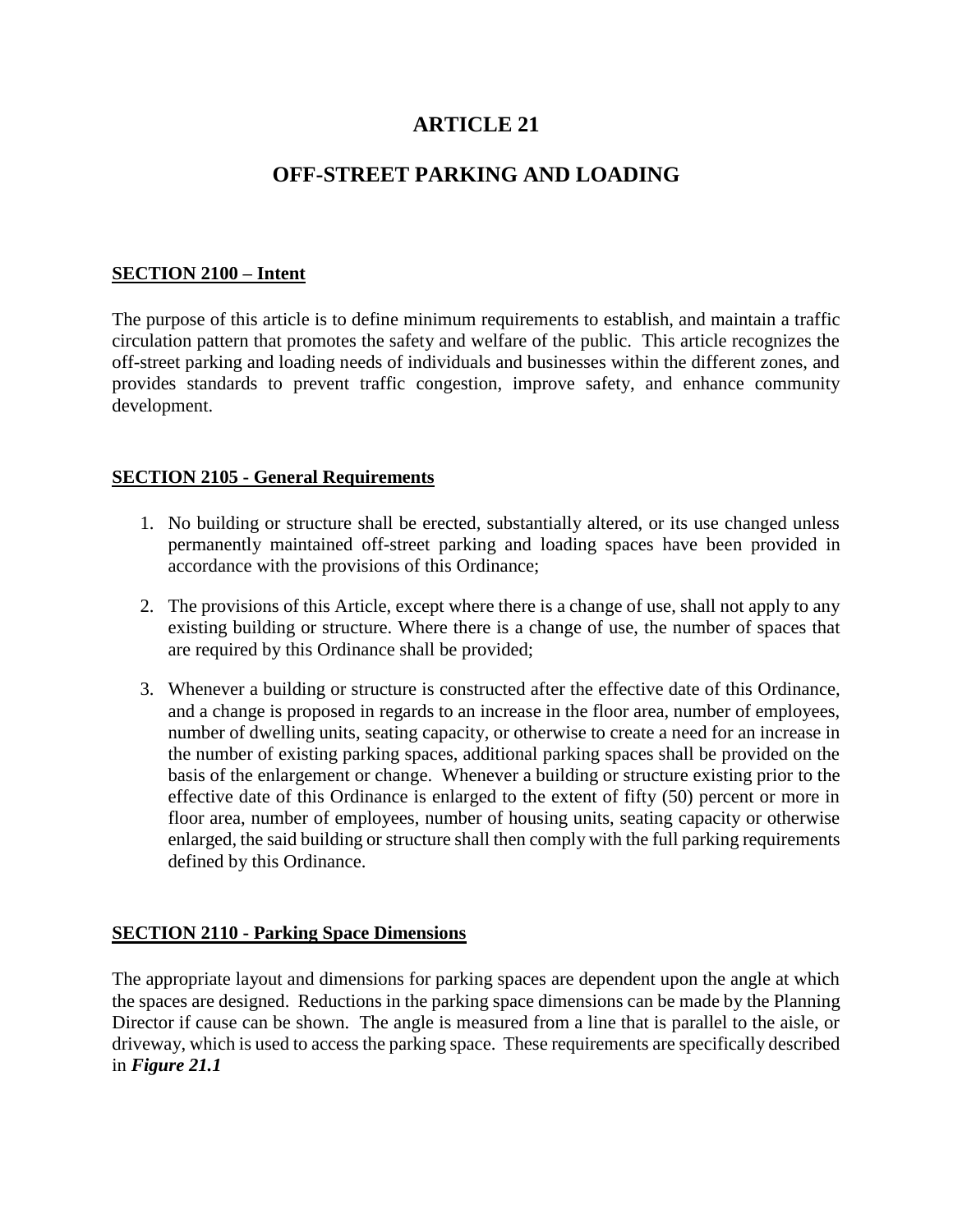*Figure 21.1 - Parking Space Dimensions*



**SECTION 2115 - Loading Space Requirement and Dimensions**

A loading space shall have minimum dimensions of ten (10) feet in width, fifty (50) feet in length, exclusive of driveways, aisles, and other circulation areas, and a clearance height of not less than fifteen (15) feet. One off-street loading space shall be provided and maintained on the same lot for every building designed to house uses which require delivery/transport of goods and having a gross floor area of up to five thousand (5,000) square feet. One loading space shall be provided for each additional ten thousand (10,000) square feet of floor area that is designed for such uses. The Planning Director shall have the authority to reduce or waive the number of required loading spaces based on the special circumstances of a particular use or site, and to place whatever conditions on such an exemption as appropriate.

# **SECTION 2120 - Striping and Signage**

All parking areas shall be striped to facilitate the appropriate traffic circulation, which includes the movement into and out of parking stalls, in addition to the delineation of access isles and permitted turning movements. All striping will be with lines that are a minimum of four (4) inches in width. The entrances and exits to the parking area shall be clearly marked. Signage and striping shall be adequately maintained to insure safe and efficient movement of vehicles.

# **SECTION 2125 – Handicap Parking Requirements**

In business districts, or planned unit developments that are intended for business use, or multifamily housing units, parking spaces for disabled people shall be provided as indicated on the following table: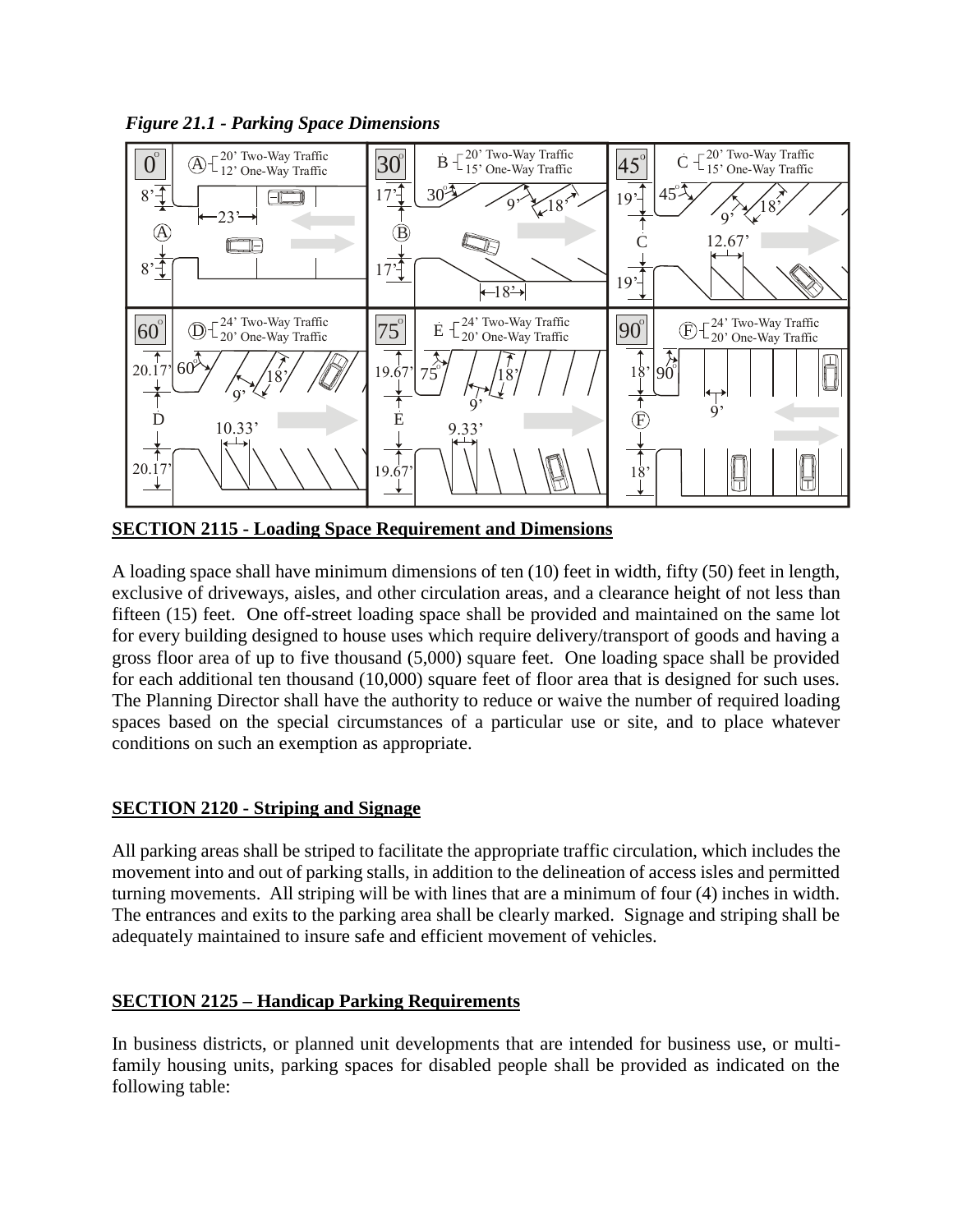| <b>Total Number of</b><br><b>Parking Spaces</b> | <b>Minimum Number</b><br><b>Accessible Spaces</b> | <b>Van Accessible Spaces</b><br>96" wide access aisle | <b>Accessible Parking 60"</b><br>wide access aisle |
|-------------------------------------------------|---------------------------------------------------|-------------------------------------------------------|----------------------------------------------------|
| 1 to 25                                         |                                                   |                                                       |                                                    |
| 26 to 50                                        |                                                   |                                                       |                                                    |
| 51 to 75                                        |                                                   |                                                       |                                                    |
| 76 to 100                                       |                                                   |                                                       |                                                    |
| 101 to 150                                      |                                                   |                                                       |                                                    |
| 151 to 200                                      | n                                                 |                                                       |                                                    |
| 201 to 300                                      |                                                   |                                                       |                                                    |
| 301 to 400                                      | 8                                                 |                                                       |                                                    |
| 401 to 500                                      |                                                   |                                                       |                                                    |
| 501 or over                                     | 2% of total                                       | 1/8 of Minimum number                                 | 7/8 of Minimum number                              |

- 1. Parking spaces for disabled people, except the Van Accessible Parking Spaces, shall use the same dimension requirements as specified in *Figure 21.1*. In addition, each parking space for disabled people shall have an adjacent access aisle at a minimum of five (5) feet wide. Two handicapped parking spaces may share a common access aisle. (See *Figure 21.2*)
- 2. Access aisles for handicapped parking spaces shall be part of an accessible route to the building or facility that the parking space serves. An acceptable designed curb ramp shall be provided. Access aisles and accessible routes shall be protected in such a manner that no part of any vehicle or any structure shall be allowed to interfere with access or use of the aisle or route in any way.
- 3. The location of parking spaces should be as close as possible to the principal handicapped accessible entrance(s). In a multi-building development or shopping center, the spaces should be dispersed to ensure easy access and minimize the travel distance for the handicapped.
- 4. Parking spaces for the disabled shall be designated as reserved for the disabled by a pavement marking and a sign showing the international symbol of accessibility. Such signs shall be above grade. (See *Figure 21.3* for acceptable signage).

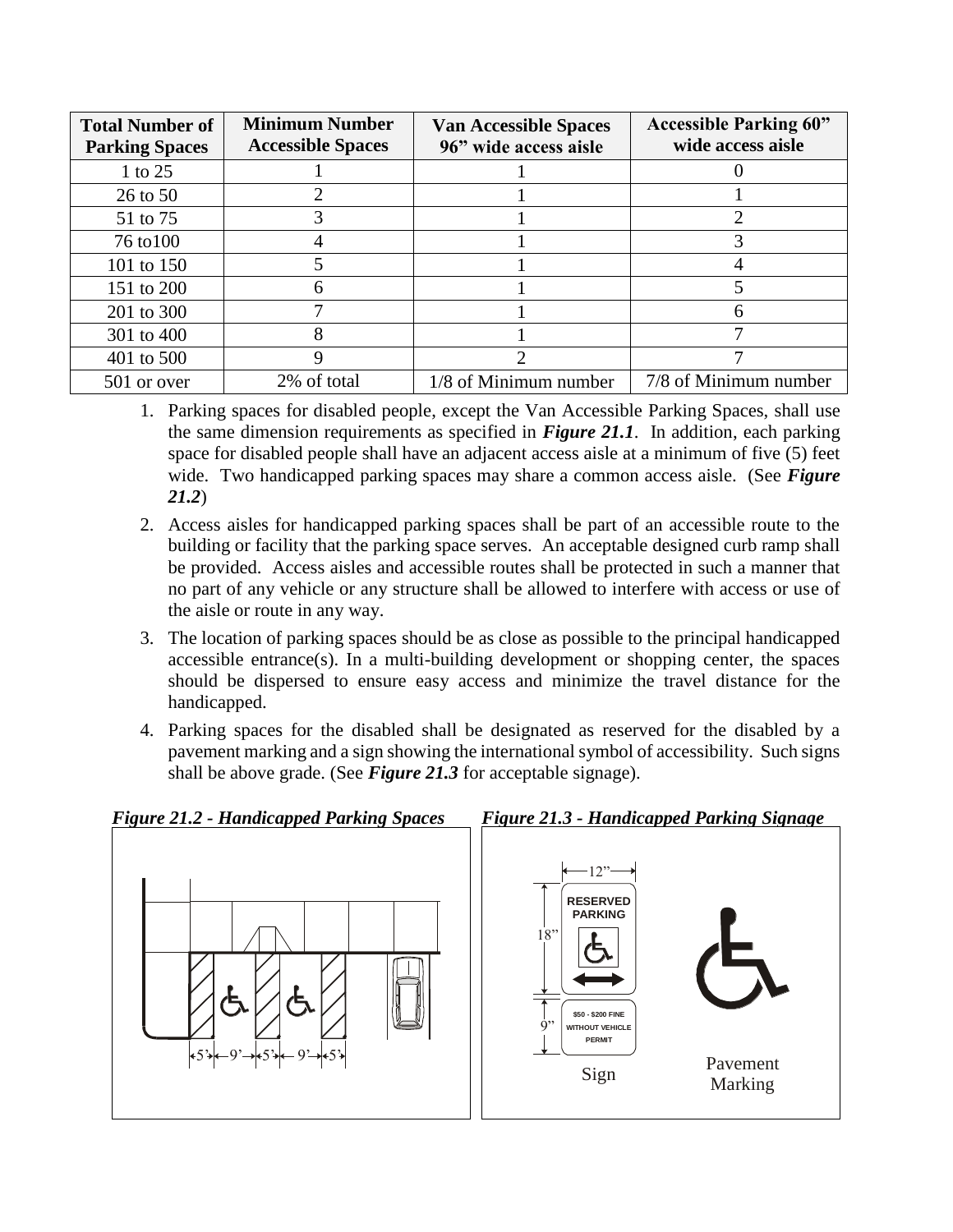#### **SECTION 2130 - Paving**

All parking and loading spaces required by this Ordinance, including driveways, aisles, and circulation areas shall be improved with either asphalt concrete or equivalent material to provide a durable and dust-free surface. Driveways and parking areas serving single-family residences shall be exempt from this requirement; however, an acceptable driveway and parking area must be maintained for easy access to the residence. The Planning Director, upon written request by the applicant, shall determine exceptions to these requirements.

#### **SECTION 2135 - Drainage**

All parking and loading areas shall provide for proper and approved drainage of surface water as defined by the Decatur County Drainage Control Ordinance.

#### **SECTION 2140 - Lighting**

Any parking area intended to be used during non-daylight hours shall be properly illuminated to avoid accidents and provide security. During the site plan review process, the Planning Director has the authority to require plans to specify units of illumination measured in foot-candles and illumination patterns when lighting is an integral part of a development's use. The Planning Director also has the authority to require a specific amount of lighting, based on the table illustrated below. Any lights used to illuminate any outdoor area shall be arranged to prevent direct illumination, reflection, and glare on any adjoining property or on any public street.

|                                      | <b>General Application</b>                         | <b>Average Foot-candles</b> |
|--------------------------------------|----------------------------------------------------|-----------------------------|
|                                      | <b>Building Exterior - Site Areas Adjacent to:</b> |                             |
|                                      | Active Entrances (pedestrian and vehicle)          | 5.0                         |
|                                      | Inactive Entrances (normally locked)               | 1.0                         |
|                                      | <b>Vital Locations or Structures</b>               | 5.0                         |
|                                      | <b>Building Surroundings</b>                       | 1.0                         |
|                                      | <b>Floodlighted Signs</b>                          |                             |
|                                      | <b>Bright Surroundings and Light Surfaces</b>      | 50                          |
|                                      | <b>Bright Surroundings and Dark Surfaces</b>       | 100                         |
|                                      | Dark Surroundings and Light Surfaces               | 20                          |
|                                      | Dark Surroundings and Dark Surfaces                | 50                          |
|                                      | <b>Parking Areas</b>                               |                             |
|                                      | <b>High Activity</b>                               | 3.6                         |
|                                      | Medium Activity                                    | 2.4                         |
|                                      | Low Activity                                       | 0.8                         |
| Roadways - Non-Dedicated and Private |                                                    |                             |
|                                      | <b>High Activity</b>                               | 2.0                         |
|                                      | Medium Activity                                    | 1.0                         |
|                                      | Low Activity                                       | 0.5                         |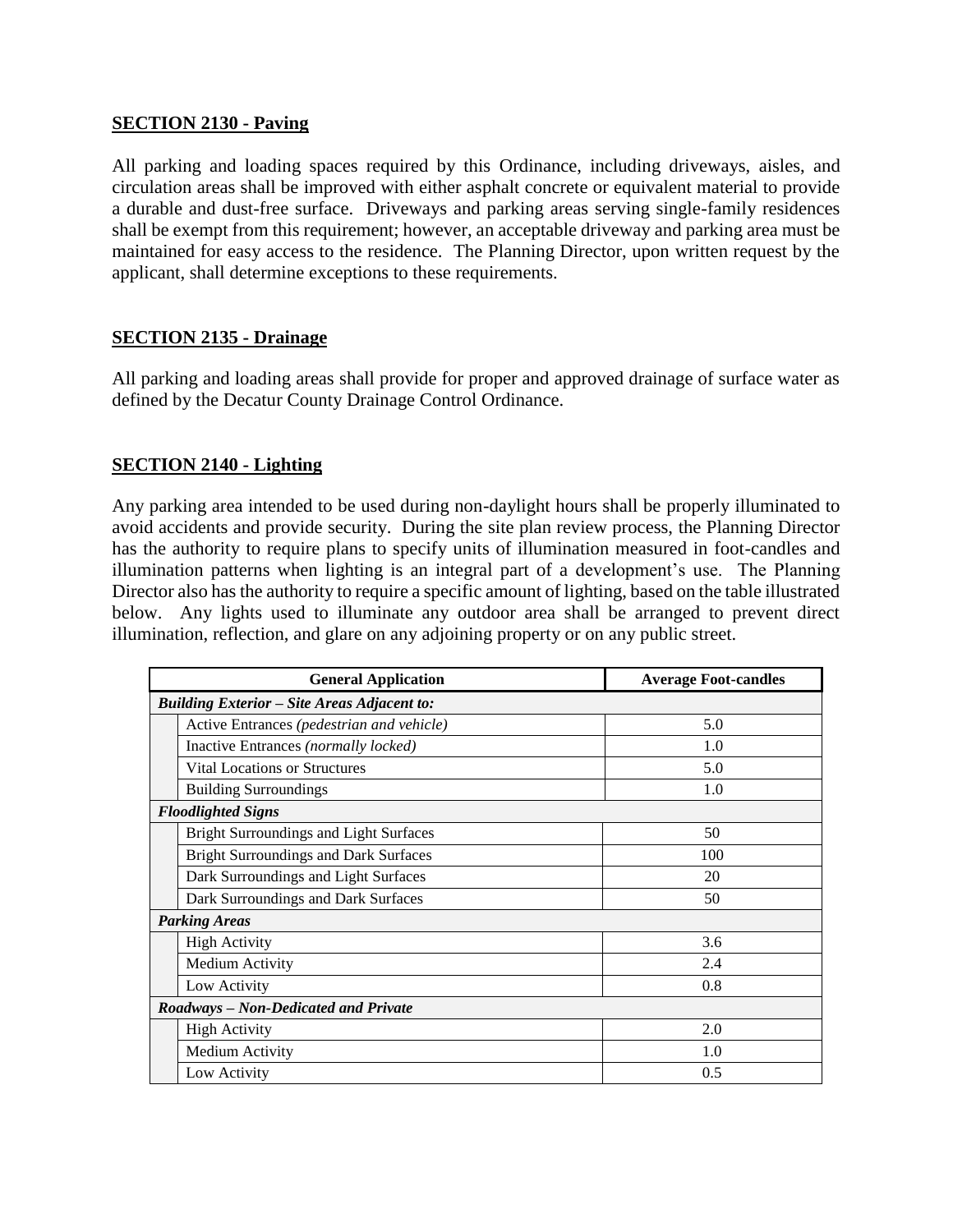# **SECTION 2145 - Location of Parking Spaces**

The following regulations shall govern the location of off-street parking spaces and areas.

- 1. Parking spaces for all single-family residential uses shall be located on the same lot as the use that they are required to service, and may not be in any public right-of-way;
- 2. Parking spaces for all multi-family residential uses shall be located not more than three hundred (300) feet from the principal use and may not be in any public right-of-way;
- 3. Off-premises parking spaces for recreation, commercial, employment, or infrastructure uses shall be located not more than seven hundred (700) feet from the principal use;

#### **SECTION 2150 - Screening and Landscaping**

Screening and landscaping of parking areas shall be in conformance with this Ordinance.

# **SECTION 2155 - Disabled Vehicles**

The parking of a disabled vehicle within a parking or loading area that is not capable of moving under its own power for a period of more than three (3) days shall be prohibited.

#### **SECTION 2160 - Joint Use**

Two or more non-residential uses may jointly provide and use parking spaces when their hours of operation do not normally overlap. All applicants that are requesting the joint use of required parking areas shall submit a written agreement between the involved property owners and a parking study which shall be approved, or denied by the Planning Director.

# **SECTION 2165 – Curbs and Wheel Blocks**

Curbs, wheel blocks or other suitable devices must be provided to prevent vehicles from extending beyond a property line, pedestrian walkway, or drainage area. A minimum of 2.5 feet shall be provided for the overhang of a vehicle. When a sidewalk is used as the wheel stop and overhang for a parking stall, the width of the sidewalk shall be no less than 6 feet (See *Figure 21.4*).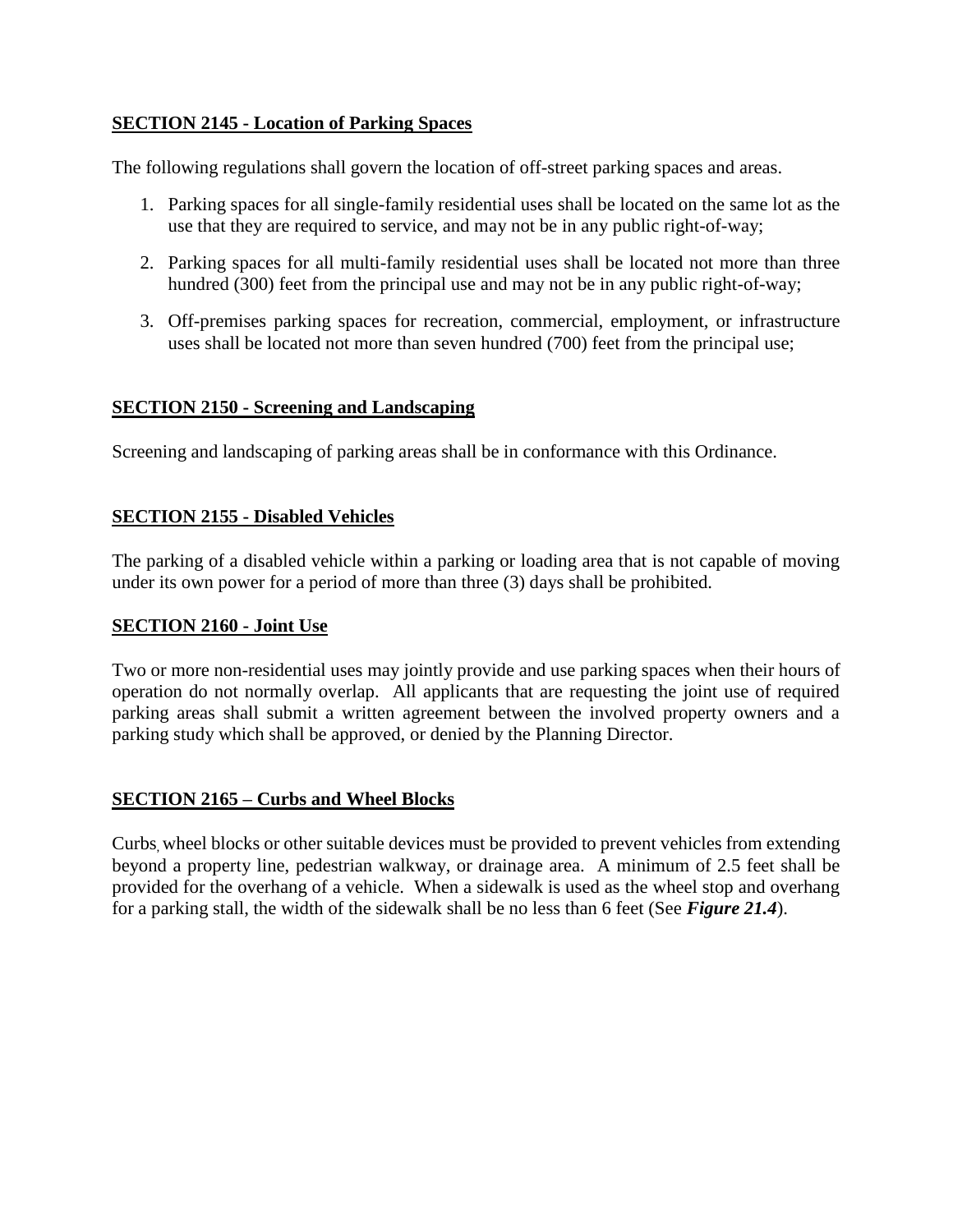

*Figure 21.4 - Proper Location of Curbs and Wheel Blocks*

# **SECTION 2170 – Access Points**

Parking and loading areas shall be designed in such a manner that any vehicle using an access point from a public or private street shall be traveling in a forward motion, except for single family and duplex dwellings. Access points shall provide a reasonable distance for any approaching pedestrian or motorist to identify vehicles entering or exiting the parking and loading area. All access points shall be designed with adequate stacking distance to prevent traffic from backing onto public roadways. Where possible and appropriate, parking areas shall be connected to reduce the number of local trips onto public streets. Parking and loading areas shall not be permitted to use a public right-of-way for the purpose of maneuvering a vehicle into the designated space. Exceptions to the loading requirements can be made when the business is located on a dead-end street or the business has infrequent deliveries or the lot is too small to practically locate a loading facility.

# **SECTION 2175 - Internal Driveways**

Driveways that are located within a designated parking area shall maintain the following standards. No parking shall be allowed along internal driveways. Driveways must be clearly divided from parking areas with directional signs or markings in each driveway. Internal driveways with a oneway traffic flow shall maintain a minimum width of fourteen (14) feet; and an internal driveway with a two-way traffic flow shall maintain a minimum width of twenty (20) feet.

# **SECTION 2180 – Traffic Control and Circulation Plan**

All parking lots shall be required to provide a plan that indicates the location of all traffic control devices such as stop signs, traffic lines, and stop bars, as well as the internal circulation patterns of traffic within the parking lot. Areas of the parking lot that have multiple turning areas shall be designed to form intersections, when practical, with appropriate control measures. Concentrated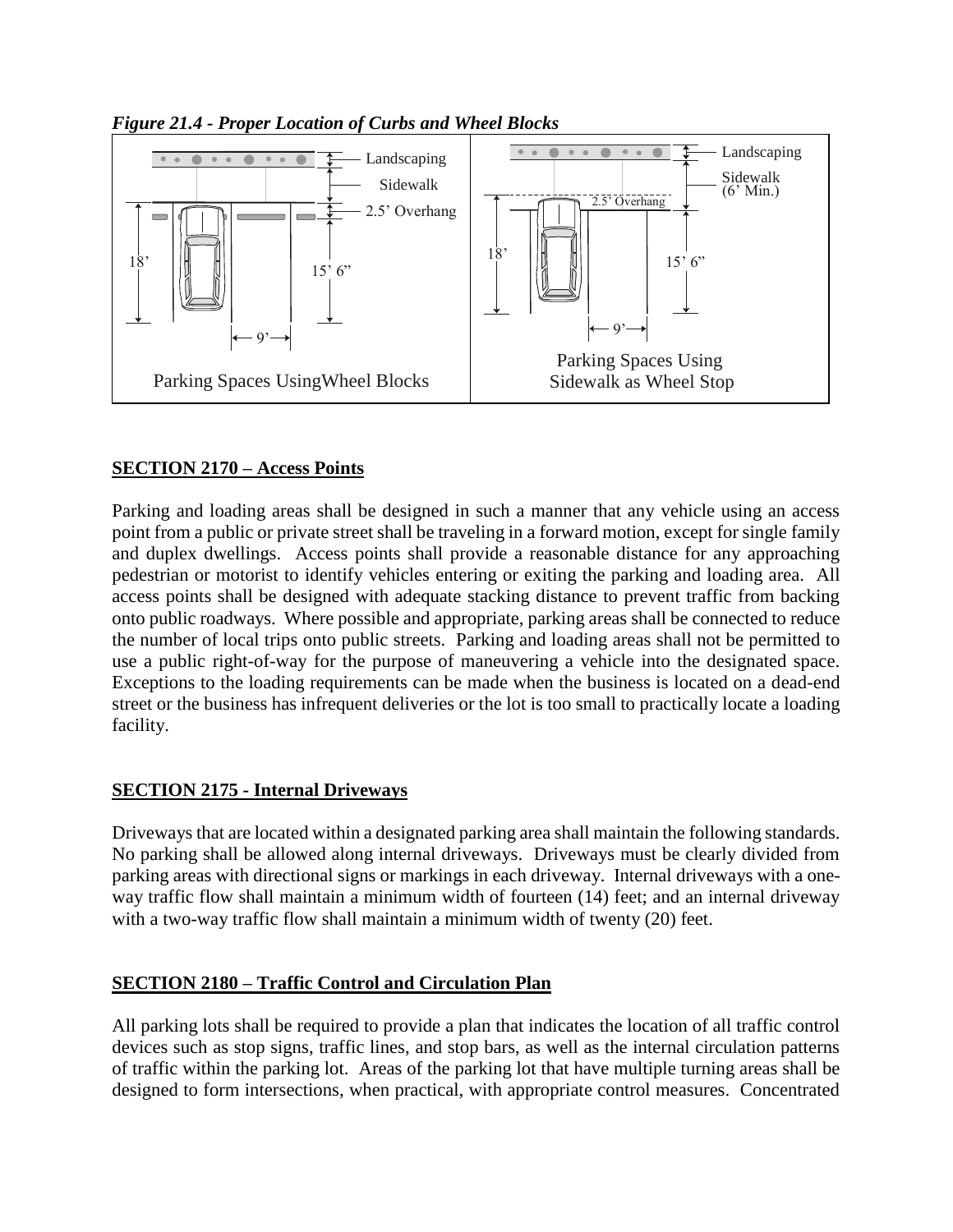traffic flow areas shall be designed to channel traffic to designated control points through landscaped islands and curbs. All drive-thru facilities shall have adequate internal stacking area and shall not be permitted to disrupt traffic flow within the parking lot or outside of the site. Any traffic control measures shall be the responsibility of the land owner to maintain in proper working order.

# **SECTION 2185 - Required Parking Spaces**

Parking space requirements described in this section of the Ordinance shall apply to the described uses. (gfa" shall refer to gross floor area)

1. Residential

| Detached Single-family and Duplex Dwelling types                               | 2 spaces per unit             |
|--------------------------------------------------------------------------------|-------------------------------|
| Townhouse and Multi-family Dwelling types:<br>Efficiency and One Bedroom Units | 1.5 spaces per unit           |
| Townhouse and Multi-family Dwelling types:<br>Two or more bedroom units        | 2 spaces per unit             |
| Mobile Home Park                                                               | 2 spaces per mobile home unit |

# 2. Commercial

| Individual retail stores                       | 1 space per 200 gfa                 |
|------------------------------------------------|-------------------------------------|
|                                                |                                     |
| Multi-business centers                         | 5 spaces per 1,000 gfa up to 30,000 |
|                                                | sf, and 3 spaces per 1,000 gfa      |
|                                                | thereafter                          |
| Banks, Financial Institutions and similar uses | 1 space per 250 gfa                 |
|                                                |                                     |
| Other type of businesses or commercial outlets | 1 space per 300 gfa                 |
|                                                |                                     |

# 3. Industrial

| Light and Heavy Industrial Uses, Transportation, $\begin{bmatrix} 1 \\ 9 \end{bmatrix}$ space per 2 employees on the |                                     |
|----------------------------------------------------------------------------------------------------------------------|-------------------------------------|
| Warehouse and other uses involving the wholesale   largest shift for which the building                              |                                     |
| distribution, storage, manufacturing and assembly of $\vert$ is designed, plus 1 space for each                      |                                     |
| products                                                                                                             | vehicle used in the operation, plus |
|                                                                                                                      | any additional parking required by  |
|                                                                                                                      | this article.                       |
|                                                                                                                      |                                     |

# 4. Recreational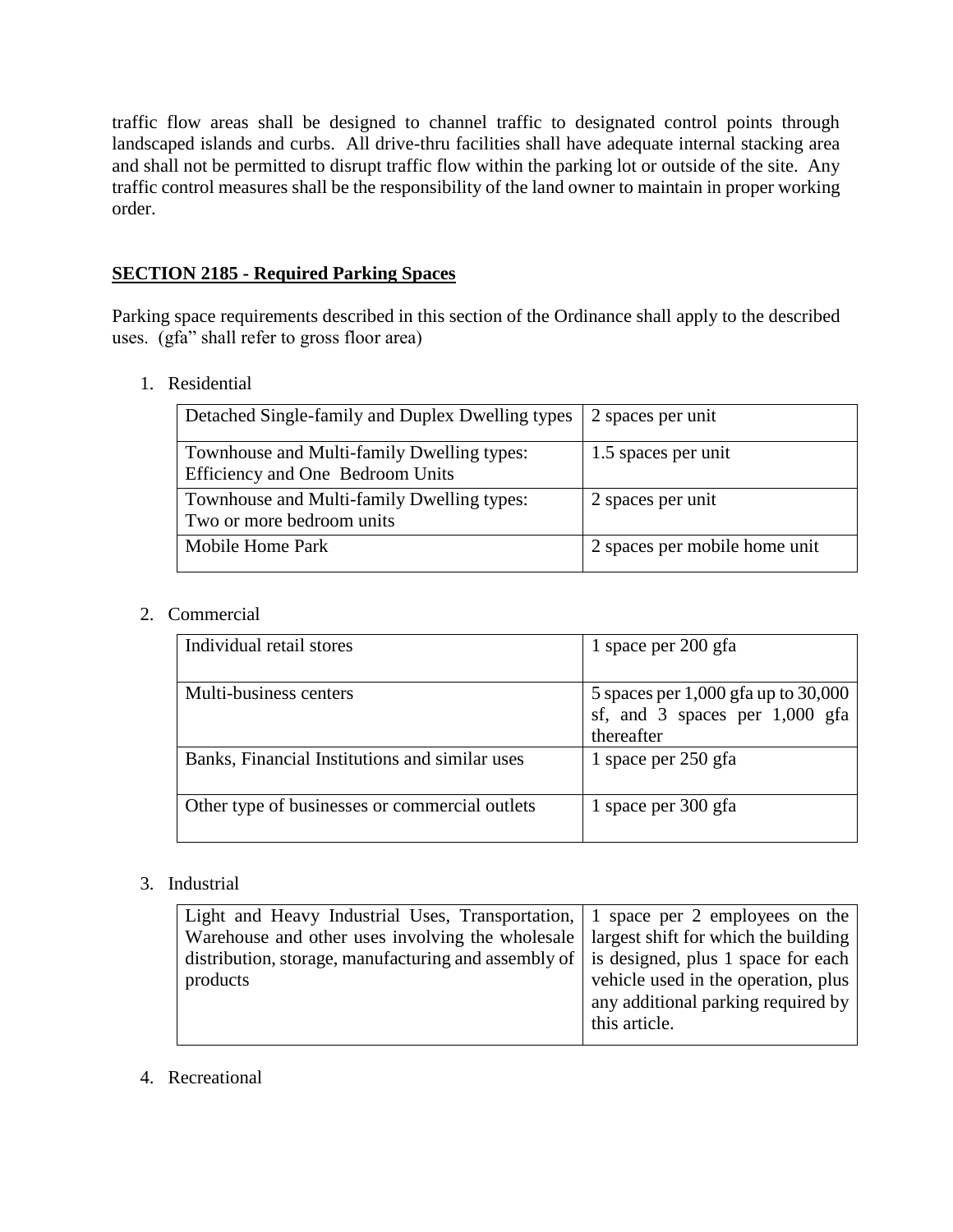| Libraries, Museums, and Art Craft Galleries and<br>other cultural exhibits                      | 1 space per 400 gfa                                                                                                                                 |
|-------------------------------------------------------------------------------------------------|-----------------------------------------------------------------------------------------------------------------------------------------------------|
| Amphitheaters, Motion<br>Picture<br>Theaters,<br>Playhouses, and other entertainment assemblies | 1 space per 4 seats                                                                                                                                 |
| Stadiums, Arenas, Field Houses and other sports<br>assemblies                                   | 1 space per 4 seats                                                                                                                                 |
| Auditoriums, Exhibit Halls, and other public or<br>miscellaneous assembly                       | 1 space per 4 seats                                                                                                                                 |
| Ice and Roller Skating Rinks                                                                    | 1 space per 100 sf of floor area<br>used for the activity                                                                                           |
| <b>Bowling Alleys</b>                                                                           | 4 spaces per bowling lane plus 1<br>space per 4 seats; or 1 space per 30<br>sf of floor area used for restaurant,<br>cocktail lounge or similar use |
| <b>Swimming Pools</b>                                                                           | 1 space per 5 person capacity plus<br>1 space per 4 seats; or 1 space per<br>30 sf of floor area used for seating<br>purposes, whichever is greater |

# 5. Public Facilities

| Churches and other places of religious assembly                     | 1 space per 5 seats                                                                                                                                                |
|---------------------------------------------------------------------|--------------------------------------------------------------------------------------------------------------------------------------------------------------------|
| Hospitals                                                           | 1 space per bed                                                                                                                                                    |
| Sanitariums, Homes for the aged, Nursing Homes,<br>and similar uses | 1 space per 2 beds                                                                                                                                                 |
| Post Offices                                                        | parking space for each 2<br>$\mathbf{1}$<br>employees plus 1 space for each<br>200 gfa over 2000 gfa                                                               |
| Public offices or buildings                                         | 1 space per 400 gfa                                                                                                                                                |
| Police, Fire, Utility and other service uses                        | 1 space per 2 employees on the<br>largest shift for which the building<br>is used plus 1 space for each motor<br>vehicle maintained<br>the<br>$\alpha$<br>premises |
| <b>Elementary and Junior High Schools</b>                           | 2 spaces per classroom plus 1<br>space per 8 seats in auditorium or<br>assembly halls                                                                              |
| <b>High Schools</b>                                                 | 1 space per 5 seats in assembly hall<br>of greatest capacity on the school<br>grounds; or 1 space per 9 students,<br>whichever is greater                          |
| Colleges, Junior Colleges and Universities                          | 1 space per 4 students                                                                                                                                             |